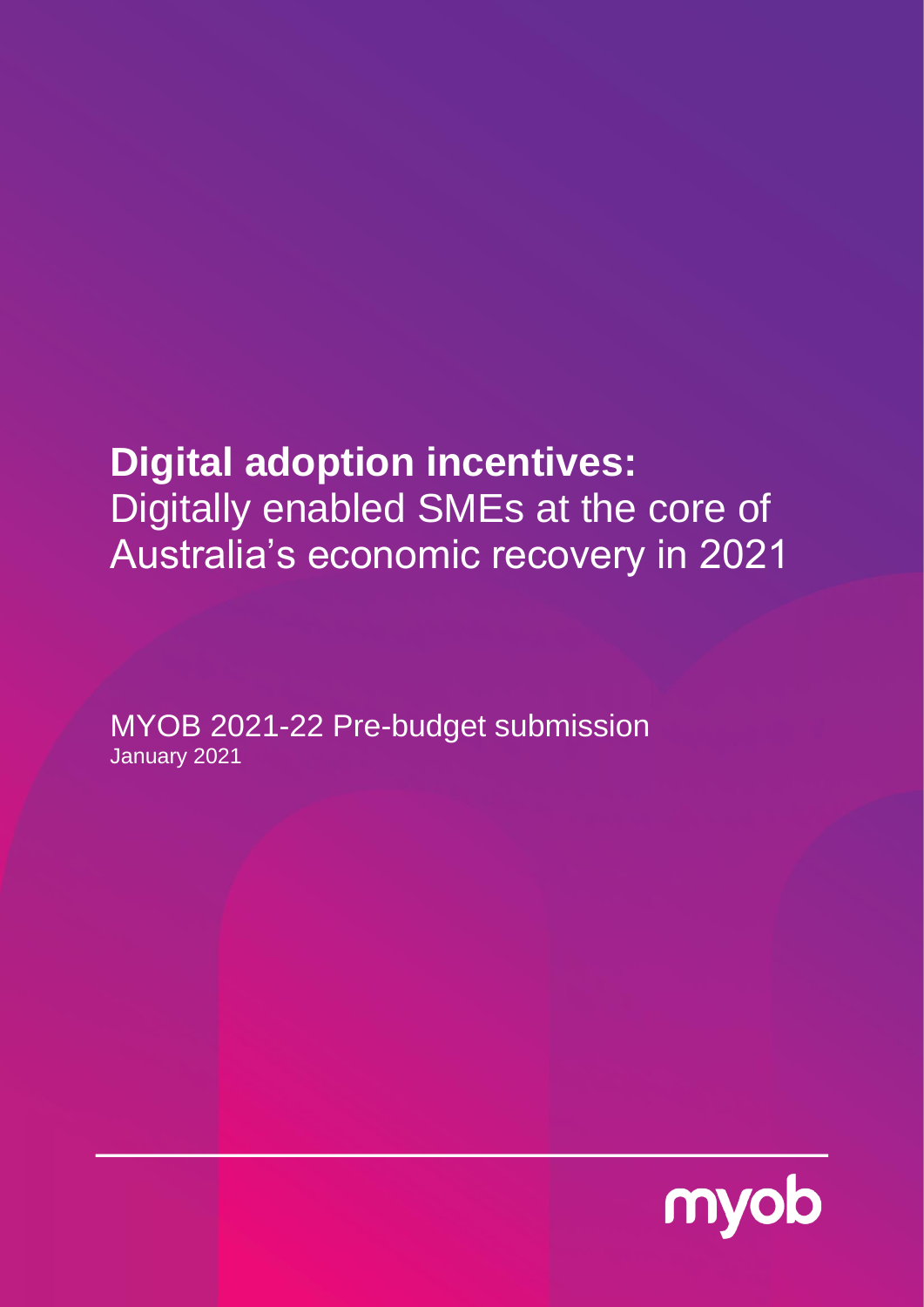

 Level 3 168 Cremorne St Cremorne VIC 3121

The Treasury Langton Crescent PARKES ACT 2600 AUSTRALIA

Dear Assistant Treasurer Sukkar,

On behalf of MYOB, I'm pleased to provide the following pre-budget submission with MYOB's recommendations regarding priorities for the 2020-21 Budget.

MYOB welcomes the opportunity to make this submission to provide the Government with key input and to help continue to develop the right frameworks and market conditions that allow SMEs to start, survive and succeed.

I hope you find the submission beneficial as the Government continues to develop the policy. We look forward to the future outcomes.

If you require further information or have any questions, please contact Collette Betts at collette.betts@myob.com

Yours sincerely,

**Greg Ellis** Chief Executive Officer **MYOB** 

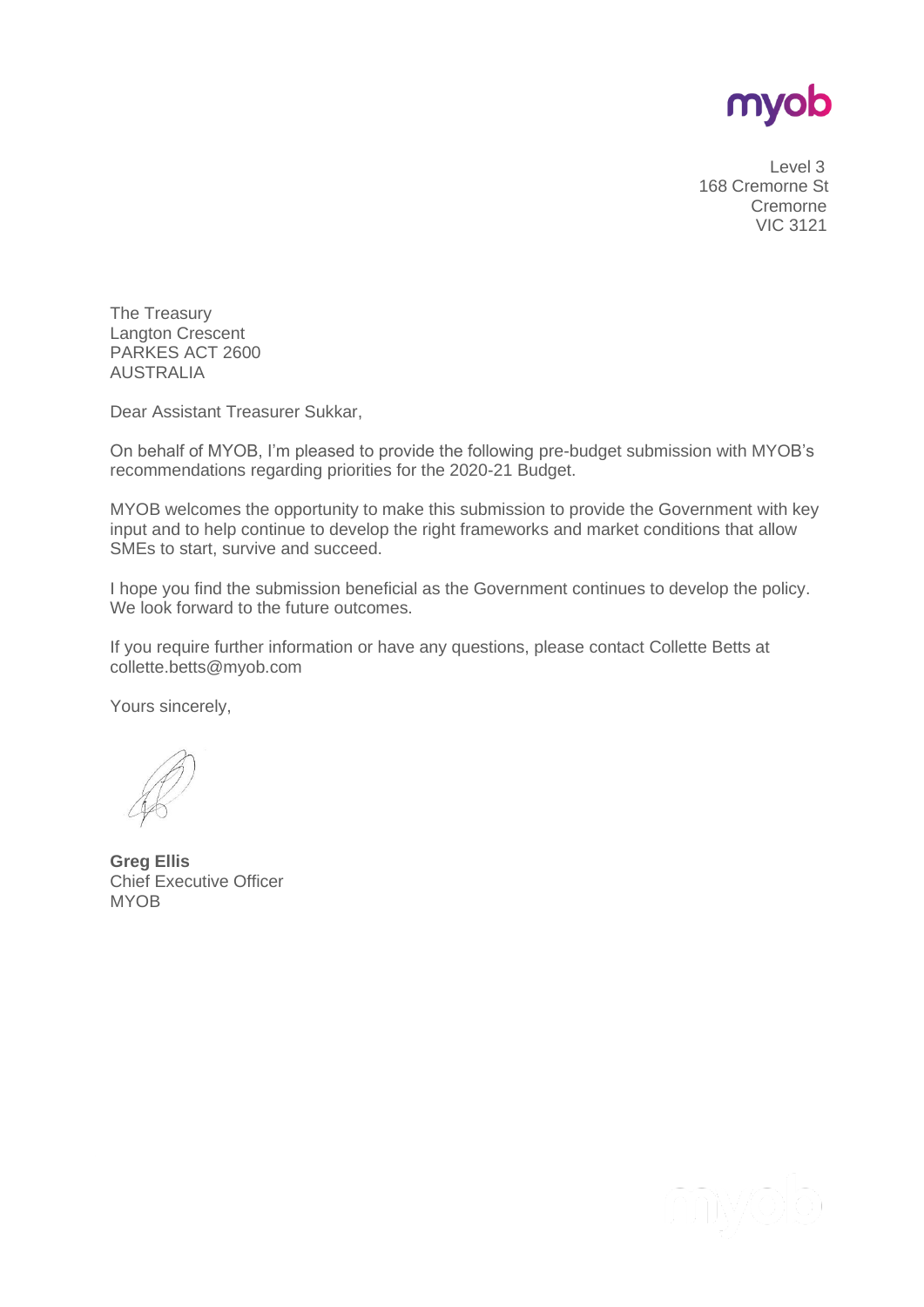

# **CONTENTS**

| Introduction                                                                           | $\overline{4}$ |
|----------------------------------------------------------------------------------------|----------------|
|                                                                                        |                |
| Recommendation 2: Mandate B2B e-invoicing while providing an incentive manuscription 8 |                |
| Conclusion                                                                             | 10             |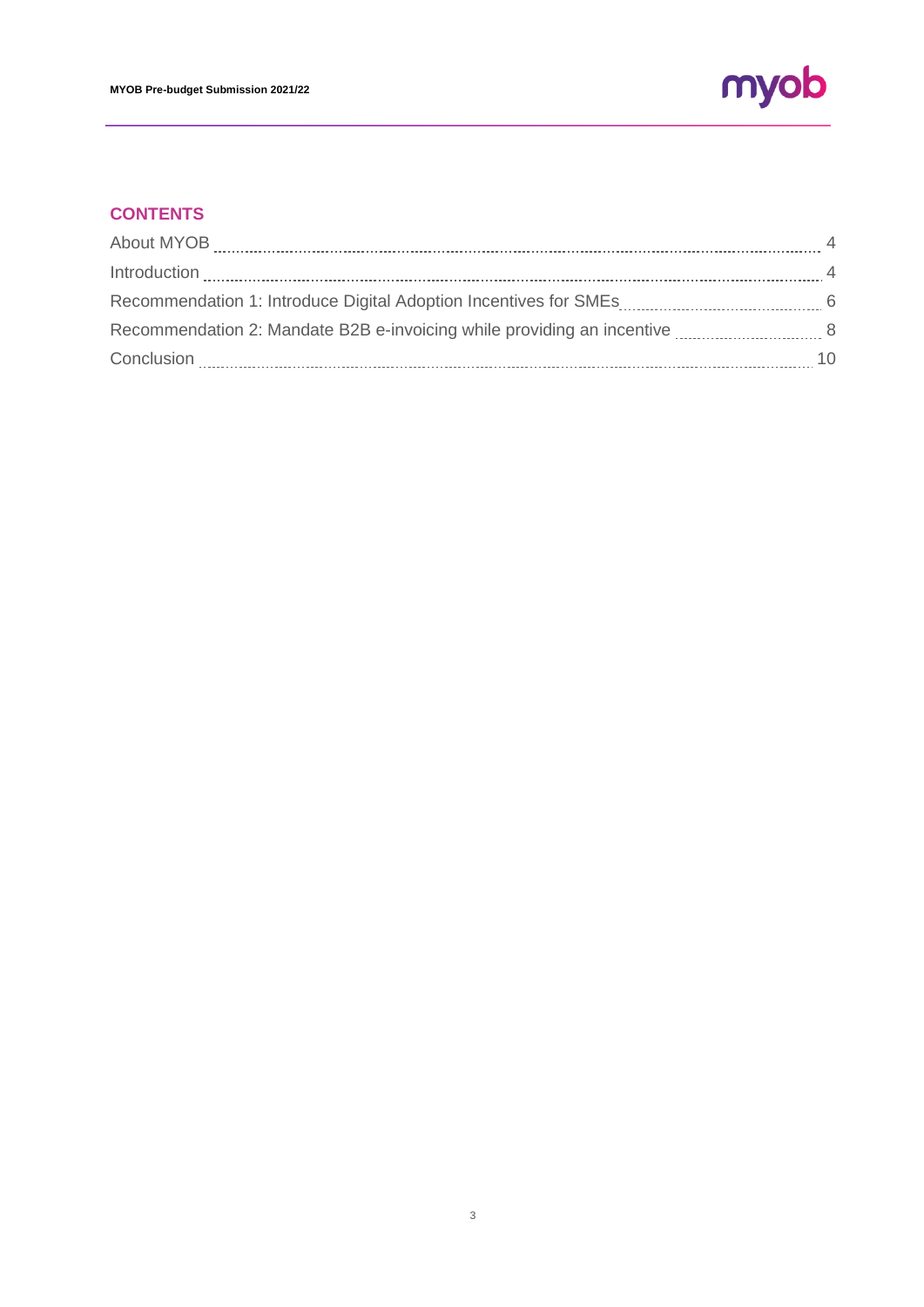# **ABOUT MYOB**

MYOB is a trusted business platform for 1.2 million small businesses and 40,000 accounting and bookkeeping partners across Australia and New Zealand. With a core purpose of helping more businesses in Australia and New Zealand start, survive and succeed, MYOB operates across four key verticals: small and medium enterprises (SMEs) with 0-50 employees, enterprise businesses (>50 employees), practices (Accountants and Bookkeepers) and financial services.

MYOB offers integrated financial solutions that help businesses of any size confidently manage the flow of funds. Businesses can get paid and pay others faster with in-built payment and invoicing options and for when it's needed, MYOB delivers clever cashflow options that allow SMEs to access additional funding to bridge the gap.

This is underpinned with rich visibility of a business' current and future financial situation. Transaction overviews tell the business what's owed, what's coming up and provides data-led predictions for cashflow needs in the future.

MYOB is deeply integrated with quality financial services partners to provide additional value to businesses, meaning they can manage all elements of their cashflow through MYOB.

MYOB seeks to empower small businesses to move to a cashless and digitally enabled operating paradigm. We see this goal as complementary to the Government's policy positions on small business digital transformation, reducing payment term periods, providing payment security to the small business supply chain and eliminating taxation leakage by addressing the black economy.

## **INTRODUCTION**

An inadvertent outcome of the COVID-19 pandemic has been the rapid acceleration of digital adoption by a large proportion of Australian SMEs. This has enabled various forms of digital transformation such as the streamlining of operations, performance of critical tasks online and allowing business continuity during the crisis.

As Prime Minister Scott Morrison highlighted<sup>1</sup> ahead of the 2020/21 budget, many businesses moved online quickly when the pandemic hit, undergoing a decade of change in just months. It is MYOB's assessment that the Government must capitalise on this momentum and utilise this once-in-a-generation opportunity to accelerate SMEs to move wholly online, contribute to and reap the benefits from the digital economy.

Recent Government data indicates<sup>2</sup> that SMEs are less prepared for a COVID-19 normal operating environment and that most SMEs would benefit from investing in digital technology.

The data further indicated that current investment in digital technology by SMEs sits at an average spend of \$5,000 per annum. This represents less than 1% of revenue. SMEs are also using the internet to connect with customers and suppliers at only half the rate of larger Australian businesses and are less likely to use digital technology to support their business processes. The same data represented that 70% of Australians said they wanted to support small businesses but found it difficult to engage due to a limited online presence.

<sup>1</sup> https://www.pm.gov.au/media/digital-business-plan-drive-australias-economic-recovery

<sup>2</sup> https://www.communications.gov.au/documents/riding-digital-wave-report-covid-19-trends-and-forward-work-program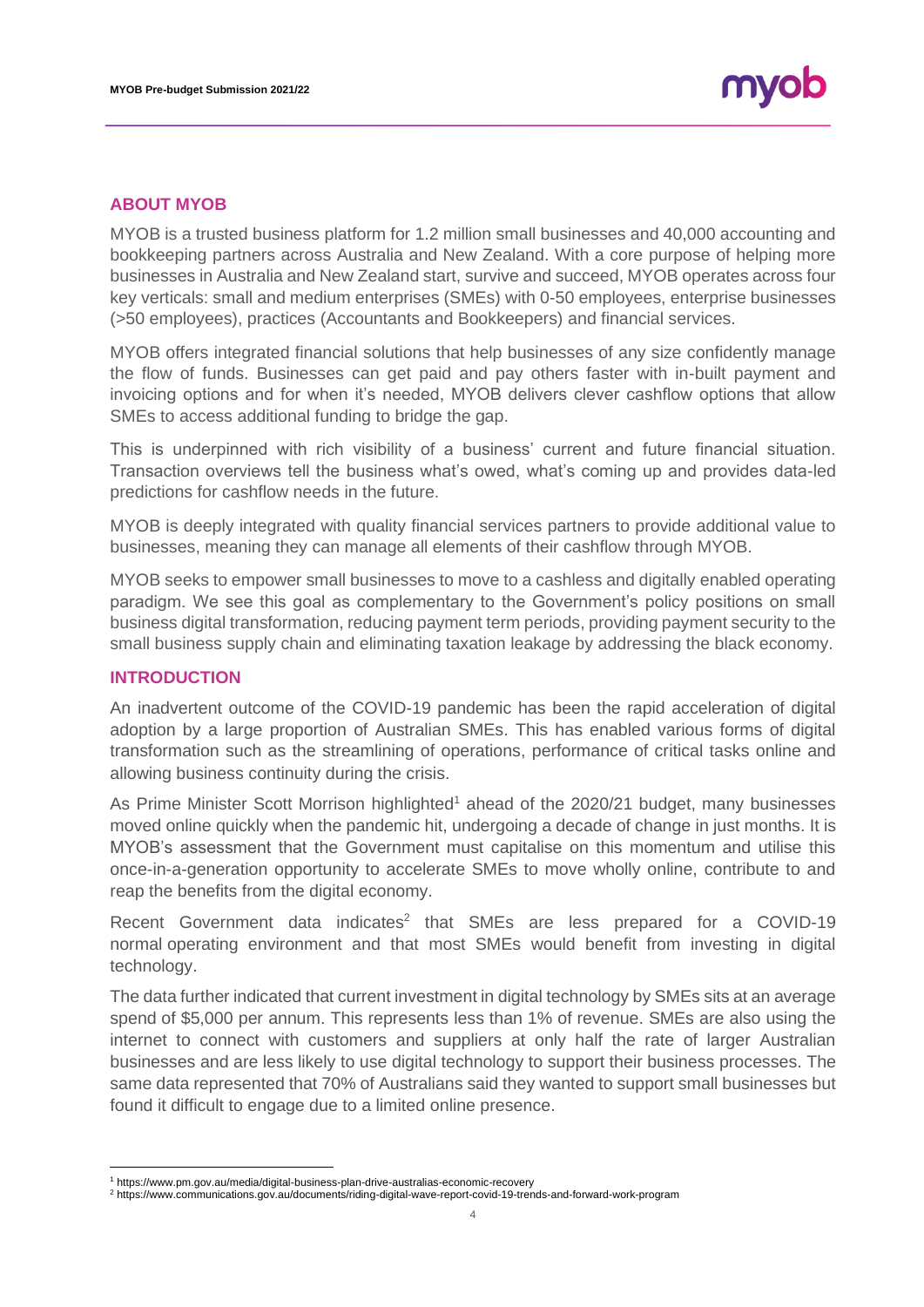Creating a thriving Australian digital ecosystem by providing SMEs with digital incentives and a structured framework to adopt digital solutions could have a profound impact on business recovery and provide the basis for SMEs success in this post-COVID phase of economic growth.

The latest MYOB Business Monitor findings show $3$  it's more important than ever for business owners to be digitally enabled, and that online businesses have the best chance at success. Further evidence of the imperative is highlighted by a recent Optus report<sup>4</sup> that states a lack of digital expertise is holding back Australian SMEs, with findings showing 39% of SMEs are failing to grasp opportunities offered by new technologies and 31% are "struggling" to maintain pace with technological changes deemed critical to their success.

Government is aware through anecdotal evidence from the Australian Small Business and Family Enterprise Ombudsman that SMEs are not adopting digital due to associated costs of investment in IT, security and training.

Evidence indicates clear opportunities for improvements to drive productivity and growth:

- 34% do not have an online presence<sup>5</sup>
- 24% only have a business website
- 21% have both a business website and a social media site
- 41% have no accounting software and 24% have no accounting solution at all<sup>6</sup>

Many of the pressures felt by Australian SMEs such as attracting new customers or managing utilities or profitability could be eased through technology-driven and digital solutions.

Digitisation is not just about using social media or designing a smart website. It's about capitalising on the efficiencies and insights that digital technology provides in terms of productivity, accuracy and making smarter business decisions.

The JobKeeper payment scheme was a lifeline for countless SMEs during 2020 and the Government should be commended for the critical assistance provided that safeguarded the health and livelihoods of Australians during unprecedented and uncertain times.

With Jobkeeper now scheduled to cease at the end of March 2021 and as the economy transitions into the next phase of COVID-19 recovery with an emphasis on economic growth, SMEs are suitably positioned as the engine room of the economy to lead the country's recovery. For example, if the remaining 26% of SMEs currently not taking advantage of the digital economy were to digitise it could contribute an extra 20.3%<sup>7</sup> increase in SMEs sector contribution which would equate to approximately 6.9% injection into the Australian economy.

The Government has an excellent track record of supporting SMEs, especially during COVID-19, and while we welcome the \$800mm investment to enable businesses to take advantage of digital technologies delivered as part of last year's budget, we believe it can go further to deliver direct support for SMEs and accelerate digital adoption.

The spark now needed to turbo charge the economy and get it back on track should be led by the Government and implemented via a new digital incentives program specifically designed for

<sup>5</sup> MYOB Business Monitor December 2020

<sup>3</sup> https://www.myob.com/au/about/media-centre/myob-reports

<sup>4</sup> https://tda.edu.au/wp-content/uploads/2020/08/Critical-Role-of-Blue-Tech-and-Digital-Skills-in-Australias-Economic-Recovery-August-2020.pdf

<sup>6</sup> MYOB Brand Monitor March 2019-2020

<sup>7</sup> MYOB Economist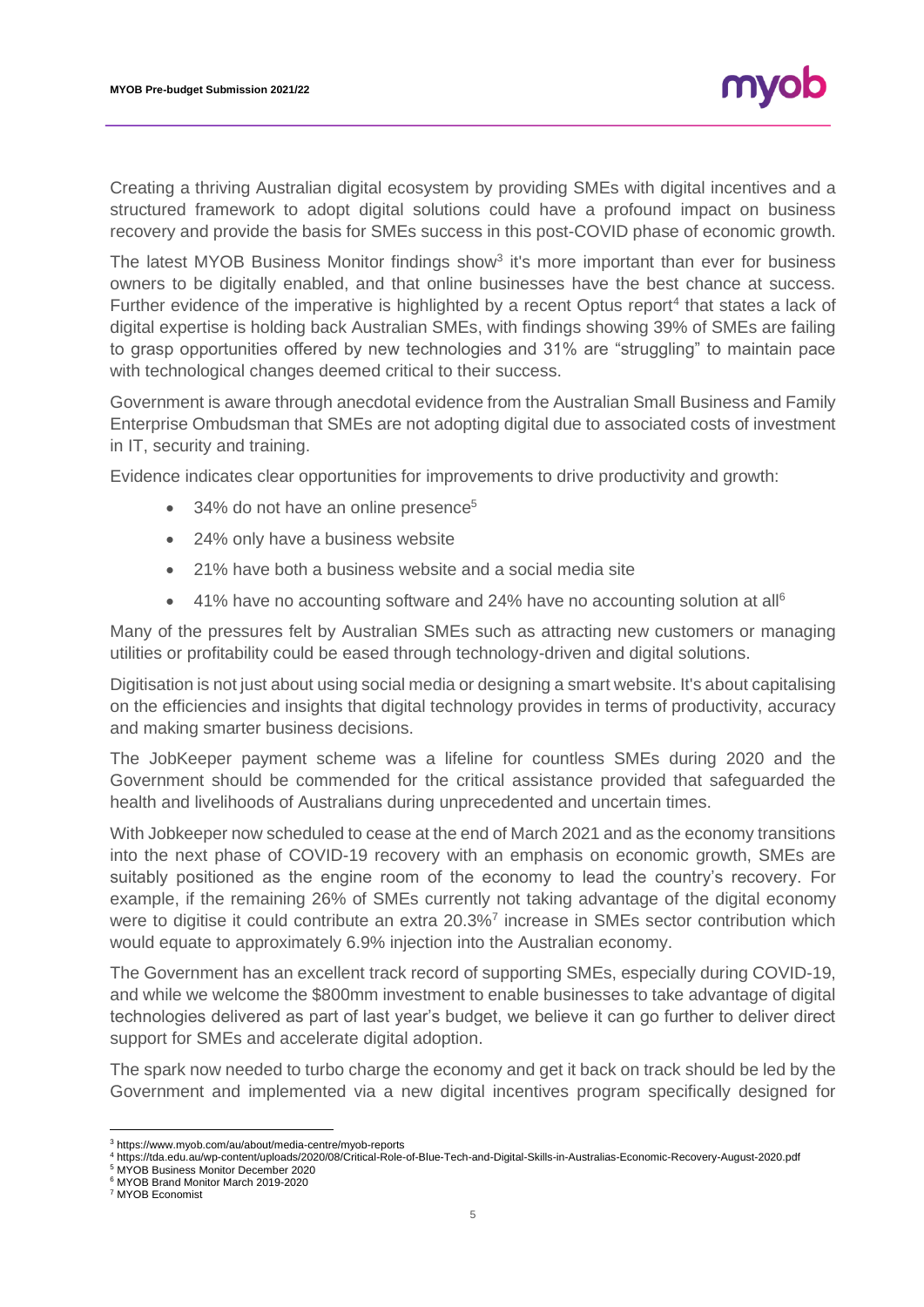SMEs. The year 2020 proved that as an economy we must break from treating digitisation and technology adoption as a future state; MYOB's Business Monitor survey has shown us that 34% of respondents still don't have any online presence. This urgently needs to change, and it's why we're calling for digital adoption incentives to be introduced in the 2021/22 budget.

The Government could adopt a phased rollout approach, prioritising industries that were profoundly impacted by the outbreak of COVID-19 such as Accommodation and Food services, followed closely by the Arts and Recreation services<sup>8</sup>.

## **Recommendation 1: Introduce Digital Adoption Incentives for SMEs**

MYOB welcomed the \$22.2mn<sup>9</sup> distributed as part of the 2020/21 Budget to help SME operators take advantage of digital technologies through an expansion of the Australian Small Business Advisory Service. However, we believe real success in terms of SME digital adoption can only be generated by a direct investment into an incentive based program to reduce cost barriers that still exist.

MYOB believes the Government should direct and implement a digital adoption incentive program designed for SMEs that are implementing digital solutions to accelerate the growth and scale of a business post COVID-19.

Digital incentives could materially enhance the adoption of digital technology software by SMEs and while the *Instant Asset Write Off* is an excellent program for physical technology assets, such as hardware and servers, with business moving to the cloud, policy adjustment to accelerate digital transition is simultaneously required.

Government could then define the incentive as available for those digital solutions most likely to provide ROI for SMEs and that are used for productive intentions: cashflow products, business management products (such as accounting software), recruitment products and eCommerce. The focus on the incentive is in supporting Australian-grown businesses to encourage local innovation.

Data from the Australian Bureau of Statistics shows that<sup>10</sup>:

- Only 50% of Australian businesses have a web presence
- Even less are using software for accounting and invoicing
- 25% of SMEs are sceptical about the value digital tools will bring to their business
- while only 41% of microbusinesses even have a website

However, research from Deloitte<sup>11</sup> shows that when SMEs are digitally engaged, they are:

- 50% more likely to be growing revenue
- eight times more likely to be creating jobs
- seven times more likely to be exporting
- 14 times more likely to be innovating new products or services

<sup>8</sup> https://www.rba.gov.au/publications/bulletin/2020/sep/the-covid-19-outbreak-and-access-to-small-business-finance.html

<sup>&</sup>lt;sup>9</sup> https://www.pm.gov.au/media/digital-business-plan-drive-australias-economic-recovery

<sup>10</sup> https://ministers.dese.gov.au/cash/first-digital-champions-announced <sup>11</sup> https://www2.deloitte.com/au/en/pages/economics/articles/connected-small-businesses-google.html/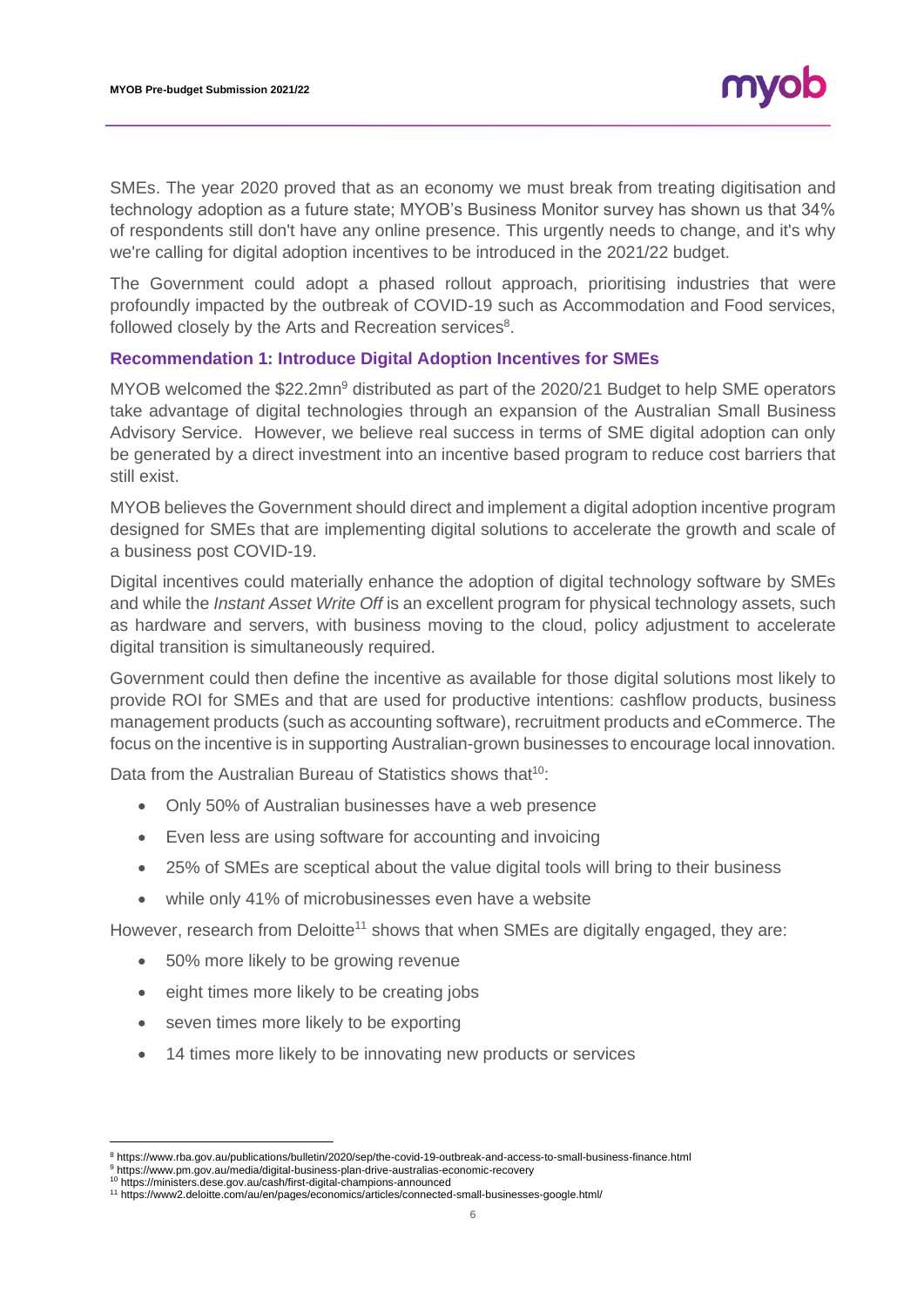The automation and digitisation of numerous analogue processes not only frees up time for small business owners but it can lead to a reduction of stress and anxiety levels<sup>12</sup>, Small Business *Digital Champions Project* results indicated these factors help SME owners put their full attention on what is important — spending time with their family and growing their business.

The Small Business Digital Champions Project (no longer accessible), was labour intensive and only provided 100 Australian SMEs with support for digital transformation. This was a small fraction of Australia's SME sector, which represents 99% of all business in Australia and employs 5.7mn Australians<sup>13</sup>. We request that new and innovative steps are taken by Government in this next budgetary round to incentivise participation in the digital ecosystem – paving the way for the Prime Minister's vision that Australia become a leading digital economy and society by 2030<sup>14</sup> to be realised.

The adoption of digital tools is no longer a nice-to-have, but a critical business enabler, essential for the current and future success of SMEs. Many businesses would not have survived 2020 without digital tools as they became the only way to connect with customers, colleagues and communities at large.

There are various methods the Government could consider to deliver this program of work. Two options we believe will help propel SMEs into the digital economy –

- **1. A Digital Adoption Tax Incentive** in the form of tiered deductions (based on amount of digital spend, the more you adopt, the larger the return) or via a refundable rebate. This could materially enhance the adoption of digital technology by SMEs similar to the Instant Asset Write Off program for technology hardware (e.g. servers) that is designed specifically to drive the uptake of business management software. Furthermore, the *Temporary Full Expensing* measure should be extended beyond 30 June 2022 for digital technology spend (eg website costs). This ensures that SMEs receive the full tax benefit of the spend as well as the rebate incentive.
- **2. Digital Adoption Incentive Voucher** distributed to SMEs that do not yet have access to essential digital tools. Registered businesses could purchase digital software products that include online website, e-commerce, finance and business management tools to be redeemed from pre-approved Australian software suppliers, which has the further value of supporting local technology businesses in parallel.

It is MYOB's recommendation that a digital adoption incentive program for SMEs who do not yet have access to essential digital tools would serve benefits to both SMEs and Government through the support for post-COVID recovery for SMEs and addressing the Government's goal of \$50 billion Black Economy reduction through increased digitisation of transactions and online compliance.

#### **Global best practice**

We know digital incentive-based schemes are having success in other jurisdictions including Canada where the Government of Ontario, in partnership with the federal government, recently announced a new \$57 million initiative that will assist SMEs to go digital and reach more customers online. The *Digital Main Street Grant*<sup>15</sup> will support close to 23,000 Canadian SMEs to

<sup>12</sup> https://www.nra.net.au/app/uploads/2019/06/Small-Business-Digital-Champions-Project-Industry-Association-Guidelines.pdf

<sup>13</sup> https://ministers.dese.gov.au/cash/leading-entrepreneurs-partner-help-small-businesses-go-digital-0

<sup>14</sup> https://www.pm.gov.au/media/digital-business-plan-drive-australias-economic-recovery

<sup>15</sup> https://digitalmainstreet.ca/ontariogrants/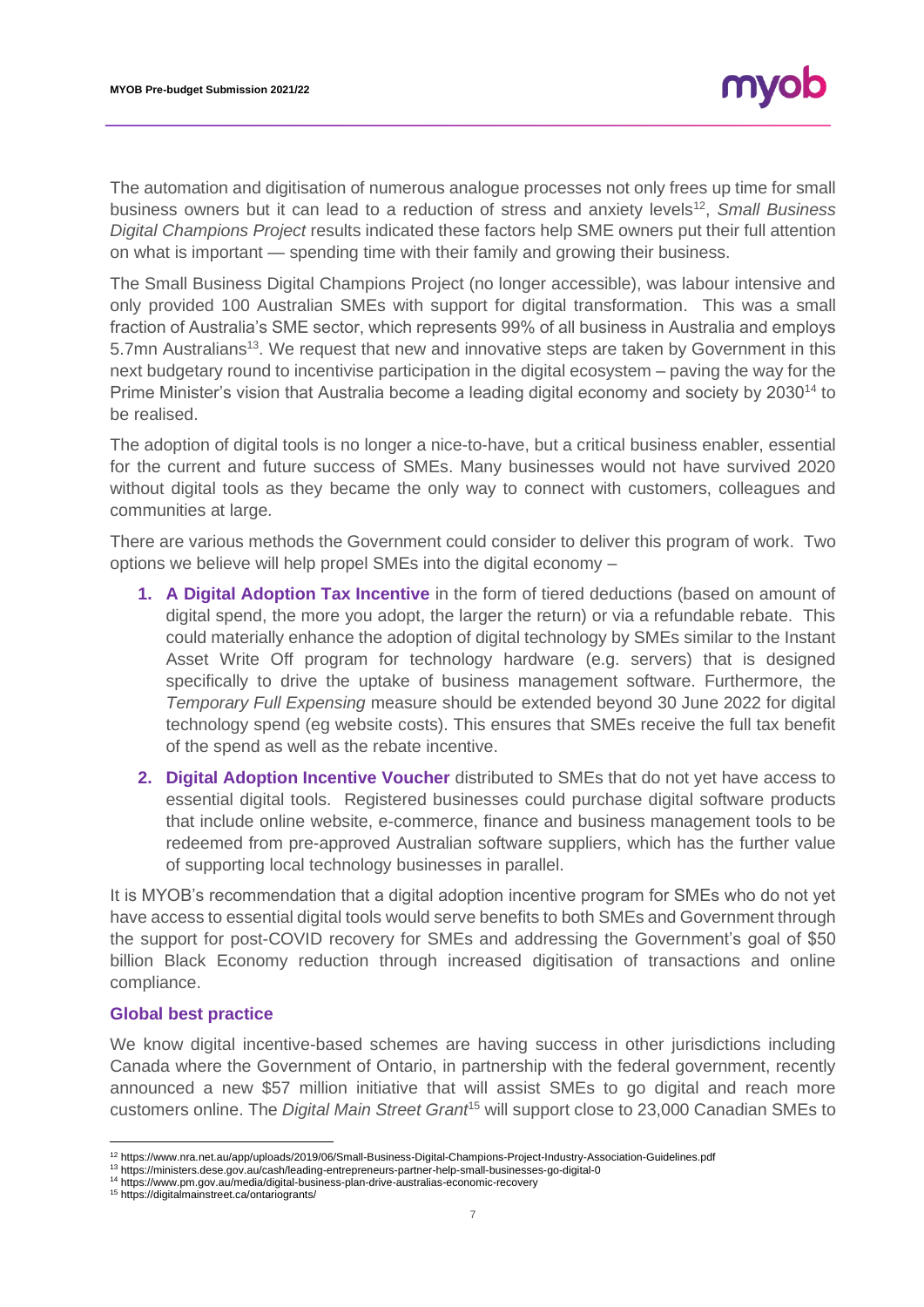create and enhance their online presence and improve the efficiency of their digital operations by providing a \$2500 grant to adopt new digital technologies. Digital Main Street will also create jobs for more than 1,400 students.

Closer to home, MYOB and other industry participants have partnered with the Victorian Government on the *Small Business Digital Adaptation Program*<sup>16</sup> designed to help Victorian small businesses build their digital capability. This program allows eligible businesses to trial and then receive access to digital products, tools and training they can use to build digital capability in their day-to-day operations. Once businesses have purchased a product, they can apply for a rebate of \$1,200 to access the product for 12 months. The program also offers free digital adaptation training and workshops to help registered businesses adopt and implement online tools in their business.

## **Recommendation 2: Mandate B2B e-invoicing while providing an incentive**

The \$3.6mm<sup>17</sup> committed in the 2020/21 budget towards mandating the adoption of electronic invoicing for all Commonwealth government agencies is a fantastic starting point although a much greater economic imperative exists in the mandating of B2B e-invoicing and the provision of a digital incentive program to reduce cost barriers and adopt the correct software to roll it out.

Australian SMEs are primed to take advantage of e-invoicing. Our recent survey of 1000 SMEs found 43% had heard of e-invoicing and understand it to be the direct, electronic exchange of invoices between suppliers' and buyers' financial systems, this rises to 49% for sole traders.

Furthermore, 53% of those who understand e-invoicing called for business-to-business einvoicing to be mandatory, rising to 61% for sole traders. Those that are already online more likely to know about e-invoicing (51% of those with a business website were aware).

More than a third (38%) of respondents say it will save them the equivalent of a working week in time each year.

This data illustrates there is little need for the Government to take a softly-softly approach with the e-invoicing mandate; SMEs are ready. They understand how it works, the benefits of faster payment times and the reduced administration that it brings.

It is therefore in the interest of the Australian economy to bring in the B2B mandate as soon after the government deadline as possible paving the way for a cost saving<sup>18</sup> of close to \$23.5bn for the economy.

#### **E-invoicing is key to digital adoption by SMEs**

E-invoicing is a more efficient, accurate and secure way to deal with suppliers and buyers, allowing businesses to save money and time through the removal of paper-based or PDF invoices.

It is MYOB's belief that mandating B2B e-invoicing is the single most important digital acceleration tool Government currently has at its disposal, with e-invoicing adoption by end-users across the entire economy being critical, and must be strategically at the heart of Government's solution for economic recovery post COVID-19.

<sup>&</sup>lt;sup>16</sup> https://www.business.vic.gov.au/support-for-your-business/grants-and-assistance/business-resilience-package/Small-Business-Digital-Adaptation-Program <sup>17</sup> https://www.pm.gov.au/media/digital-business-plan-drive-australias-economic-recovery

<sup>18</sup> MYOB Economist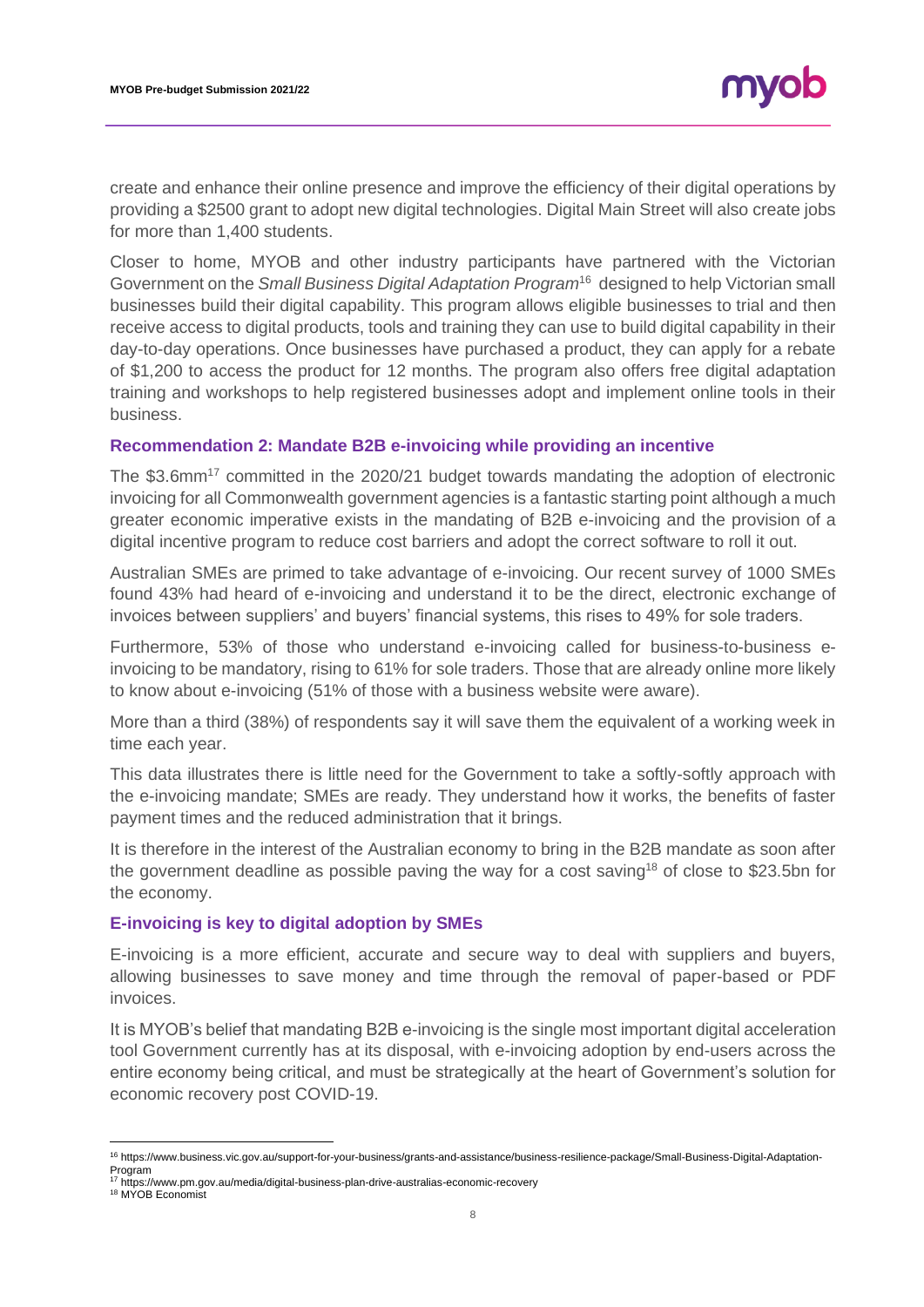Digital incentives could materially enhance the adoption of e-invoicing by SMEs and as previously stated, while the Instant Asset Write Off is an excellent program for physical technology assets, policy adjustment to accelerate digital transition is required for the uptake of cloud and SaaS solutions, and highly relevant to such an important economic driver as e-invoicing.

Comparable to the digital adoption incentive mentioned above, the Government could then define the incentive as available for digital solutions most likely to provide the right foundation for SMEs to implement e-invoicing, thus preparing the SME to take full advantage of their digital evolution.

MYOB agrees with the Government's assumption that e-invoicing will increase the resilience of businesses and create new opportunities for SME growth and digital adoption.

## **Key benefits of e-invoicing include:**

- SMEs can save money by adopting e-invoicing, with Deloitte Access Economics research finding it costs \$30 to process a paper invoice, \$27 for an emailed PDF and under \$10 to process an e-invoice<sup>19</sup>
- With over 1.2bn invoices exchanged annually in Australia, that's a cost saving over \$11,000 per SME per annum.
- Business owners can save time, leading to faster payments to suppliers, reduced human errors such as lost invoices and incorrect addresses, which cause payment delay.
- Provides a significant benefit for 29% of SMEs that cite cashflow as being a source of 'extreme' or 'a lot' of pressure.
- E-invoices are exchanged more securely than email, reducing the risk of email scams and ransomware. Built-in databases deliver accurate invoices to correct addresses, requiring secure authentication for both payer and payee, thereby reducing security and cyber-fraud concerns for SMEs.
- It also has benefits for compliance purposes, with the correct tax treatment flowing through from a trusted source. The flow on effect equates to further time saving for accountants when completing GST, BAS and EOFY processing for clients.
- E-invoicing data can deliver faster, more accurate and complete data, supporting real time business decisions for cash flow, procurement, and stock management.

We have seen firsthand where positive legislation has yielded fantastic results for the nation through the mandating of STP, with ATO data indicating it was adopted by 166,604 businesses in June 2019 rising impressively to 696,420 in June 2020, resulting in gains for Government of better visibility and accuracy of information.

Government investments in healthy digital policy foundations, such as single touch payroll, einvoicing and digital identities, help catapult businesses towards the digital frontier $^{20}$ .

It is MYOB's recommendation that the Government considers introducing a digital adoption incentive that SMEs could take advantage of to accelerate the adoption of new technologies to support e-invoicing.

<sup>19</sup> https://www.ato.gov.au/Business/e-invoicing/e-invoicing-for-businesses/#Costsavings

<sup>20</sup> https://www.pmc.gov.au/digital-technology-taskforce/moving-more-businesses-digital-frontier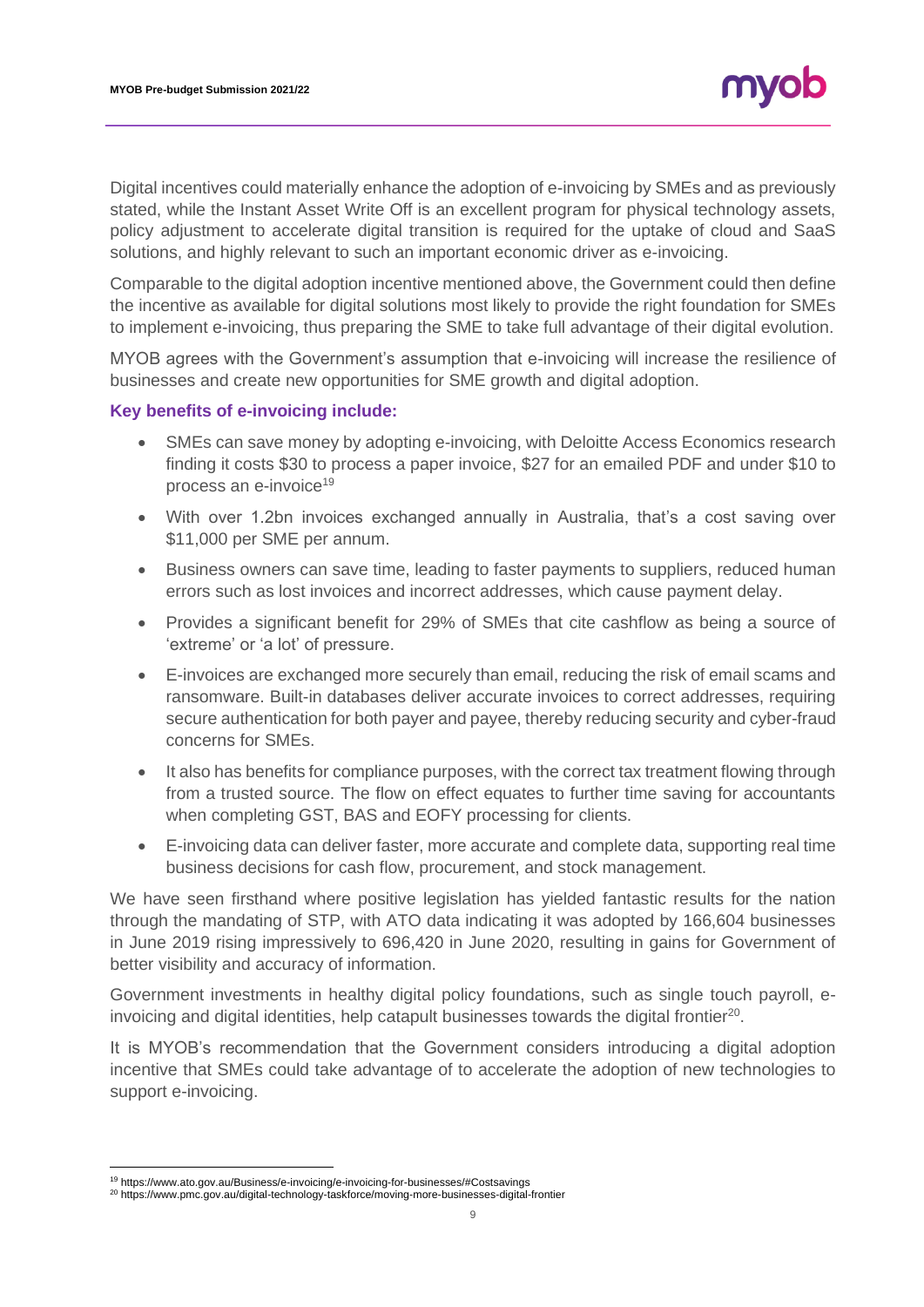## **Global experience**

We know there's precedent: e-invoicing is a growing global trend with many countries mandating its adoption to assist tax compliance.

Market success case studies include Brazil, who since 2006 have put in place a staggered introduction of B2B electronic invoicing. Mandating has taken on a gradual roll-out with an industry-by-industry focus, concentrating on the logistics sector as a primary means of strengthening the flow of goods to the country. Local companies also gained great benefits according to the Brazilian Tax Authority (SEFAZ), including administrative flexibility and savings on cost and time, significantly enhancing administrative efficiency and document security while delivering a decrease in accounting errors.

In November 2020, the Independent Authority for Public Revenue in Greece implemented new regulation to encourage businesses to adopt the new Greek e-invoice regime, a range of incentives are being offered to businesses opting for e-invoicing through a licensed provider, under the condition that they apply such method exclusively for the issuance of the sales documents, the following tax incentives will be granted $21$ :

- the statute of limitation period for the tax administration to issue an act of administrative, estimated or corrective tax assessment is reduced to 2 years (from 5 years)
- the expenditure for the initial procurement of technical equipment and software required for the implementation of e-invoicing is fully amortized in the year of its realization (increased to 100%)
- the expenditure incurred for the production, transmission and electronic archiving of einvoices for the first year of issuance of e-invoices is fully deductible (increased to 100%)
- the deadline for the completion of tax refunds to companies is reduced from 90 to 45 days

#### **Conclusion**

MYOB believes the Government must capitalise on the digital adoption momentum brought about by COVID-19 and utilise this once-in-a-generation opportunity to help accelerate SMEs online to start contributing to and benefiting from the digital economy via a dedicated incentive-based program.

Furthermore, by implementing legislation that mandates B2B e-invoicing along with the provision of incentives for uptake is the single most important digital acceleration tool Government currently has at its disposal for SMEs and will serve to create an environment in which SMEs can start, survive and succeed.

<sup>&</sup>lt;sup>21</sup> https://www.ey.com/en\_gr/tax/tax-alerts/e---invoicing--prerequisites-for-the-provision-of-tax-incentives